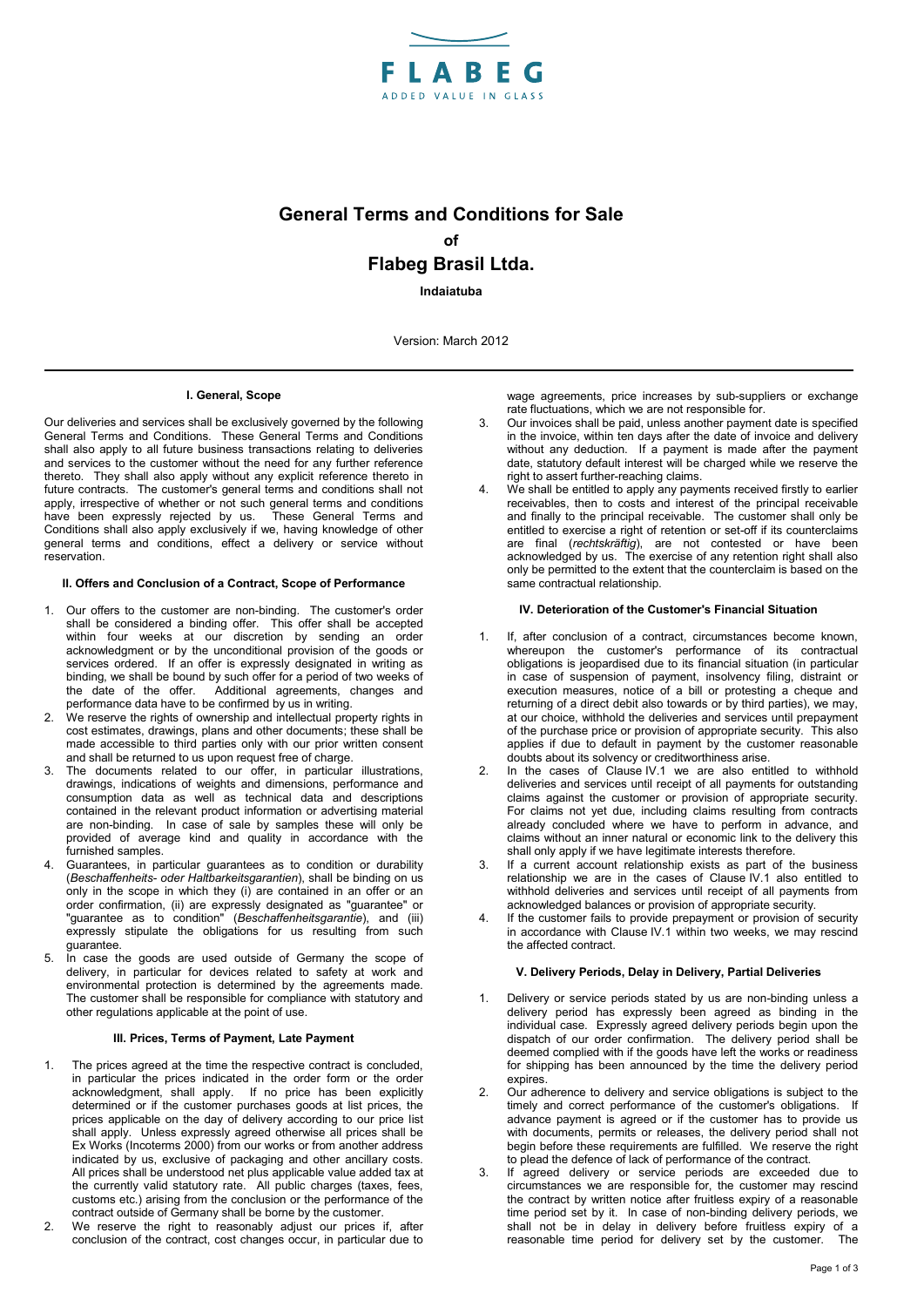customer may not set such time period earlier than four weeks after the non-binding delivery date.

- 4. We shall only be in default after expiry of a reasonable time period set by the customer. In case of force majeure and other unforeseeable, unusual events we are not responsible for, such as business disruptions by fire, flood and similar events, breakdown of manufacturing facilities and machinery, delays in delivery or suspension of deliveries by our suppliers as well as disruptions of operations caused by shortage of raw materials, power or labour, strike, lockout, difficulties to obtain transport, disruptions of traffic, governmental interventions - to the extent these events prevent us from performing on time our delivery and service obligations - we are entitled to defer the delivery or performance for the duration of the impediment plus a reasonable start up period. If the delivery or service is thereby delayed by more than one month, both parties shall be entitled to rescind the contract with respect to the volumes affected by the impairment of delivery or service whereby any damage claims shall be excluded.
- 5. Our liability for each case of delay in delivery is limited in accordance with the provisions in Clause IX.1 to 7.
- 6. If reasonably acceptable for the customer, we may effect partial deliveries and performances within the agreed delivery and performance periods.

# **VI. Transfer of Risk, Transport and Packaging**

- 1. Deliveries shall be made, unless expressly agreed otherwise between us and the customer, Ex Works (Incoterms 2000) from our works or from another address indicated by us.
- 2. Risk shall pass to the customer at the latest upon delivery to the customer, the carrier or any other forwarding agent commissioned by the customer. This shall also apply in case of partial deliveries or if we, by way of exception, have assumed additional obligations such as freight charges, delivery or installation, unless delivery is effected by our own vehicles or means of transportation. Risk shall also pass to the customer if it is in default of acceptance (*Annahmeverzug*). The collection of the goods to be collected constitutes a material contractual obligation of the customer. At the customer's request and costs we will insure the goods against theft, breakage, damage in transit, damage by fire or water, and other insurable risks.
- If it is agreed with the customer that the goods are to be shipped by us, the method of shipping and the shipping route will be determined at our discretion by us, unless otherwise agreed in writing with the customer. Also, in this case, the provisions in Clause VI.2 shall apply.
- 4. We do not take back disposable packaging. Instead, we will, at the customer's request, name a third party which will take back the packaging.

#### **VII. Reservation of Title**

- 1. We reserve title in goods delivered to the customer until full payment of the purchase price and of all other current or future claims against the customer we are entitled to under the business relationship. The inclusion of the claim for the purchase price against the customer into open accounts and the confirmation of a balance (*Anerkennung eines Saldos*) shall not affect the reservation of title.
- 2. In case of breach of contract by the customer, notably default in payment, we may - without prejudice to other (damage) claims rescind the contract and recover the goods in which title is reserved (the "**Reserved Products**") or, by our exclusive discretion, we may choose for the judicial collection of the outstanding payments. In this hypoteshys, the remaining instalments shall be early mature, and, therefore, may be collected in the collection action. In case of default of payment, the prior setting of a time period is not required. After recovery of the Reserved Products, we may upon prior notice realise the same in a reasonable manner; the realisation proceeds shall be applied to the liabilities of the customer less reasonable realisation costs.
- 3. The customer shall treat the Reserved Products with care, in particular it shall insure the same at its costs against damage by fire, water and theft sufficiently at replacement value. The customer herewith assigns its claims under the insurance contracts to us; we hereby accept the assignment.

The customer shall carry out in due time and at its costs any necessary maintenance and inspections.

4. For the duration of the reservation of title the customer shall not pledge the Reserved Products or use the same as security. The customer shall not assign its rights hereunder without our prior written consent.

- 5. The customer shall notify us in writing without undue delay of all seizures, attachments and other interference by third parties with respect to the Reserved Products. Moreover, the customer shall notify such third parties of the reservation of title. To the extent the third party is unable to reimburse us for the court and out-of-court costs of a legal action pursuant to article 275 of the Brazilian Civil Code, the customer shall be liable for the loss thus incurred to us.
- 6. Any processing (*Verarbeitung*) or reworking (*Umbildung*) by the customer of the Reserved Products shall always be performed for us. If the Reserved Products are processed or reworked with other items not belonging to us, we shall acquire co-title in the new thing in the proportion of the value of the Reserved Products (final invoice amount - *Fakturaendbetrag*, including value added tax) to the other items that are processed or reworked at the time of such processing or reworking. In all other respects, the same provisions shall apply for the new thing thus created as for the Reserved Products. If the Reserved Products are inseparably commingled (*vermischt*) or combined (*verbunden*) with other items not belonging to us, we shall acquire joint title in the new thing in the proportion of the value of the Reserved Products (final invoice amount, including value added tax) to the other commingled or combined items at the time of commingling or combining. If the commingling or combining takes place in such a way that the thing of the customer is considered to be the principal thing, the customer shall transfer cotitle to us on a pro rata basis. The customer shall keep the sole title or co-title thus created in custody for us. As security for our claims against the customer, the latter shall also assign to us the claims accruing against third parties by the combining of the Reserved Products with a real estate property.
- 7. At the customer's request we will release securities we are entitled to, to the extent the realisable value of such securities exceeds our secured claims against the customer by more than 10%; we may select the securities to be released at our discretion.
- 8. The customer shall bear all the costs involved in the registration of this document and of the sale agreement in the Registry of Deeds and Documents of its domicile.
- 9. We may assign our rights hereunder without the consent of the customer, so the assigned party would be able to register this agreement in the Registry of Deeds and Documents, to apoint attorneys to defend our rights hereunder, to protest the agreement and to juditial collect the customer, among others.

# **VIII. Customer's Claims in the Event of Defects**

- 1. The customer shall notify us without undue delay, but at the latest within one week of delivery of the goods, in writing of obvious defects (e.g. defects of quality or title, wrong delivery or deviations in quantity); hidden defects shall be notified to us in writing without undue delay, but at the latest within thirty days of being discovered. The customer's claims for defects shall be forfeited if a notice of defect has not been made in time or properly, unless a defect has been fraudulently concealed. The acceptance of goods may not be refused for defects that are not of a material nature.
- Without our prior written consent, we will not bear the costs caused by the customer for examination of possible defects. For an effective handling of claims for defects, we will sort out defective goods from an affected delivery, unless we instruct the customer otherwise. The customer will not dispose of defective goods without our prior written consent. Upon our request, the customer shall send defective goods to us for examination.
- 3. The customer shall not be entitled to claims for defects for used goods or goods that have been agreed to be of a lower quality category. The same shall apply in case of deviations, in particular deviations of dimensions, thicknesses, weight, performance data or colour nuances, which are within the tolerances customary in the industry, as well as in case of immaterial reduction of the value or usability of the goods.
- In case of defects, we will remove the same, at our choice, through<br>rectification (Nachbesserung) or replacement delivery (*Nachbesserung*) or replacement (*Nachlieferung*). Rectification or replacement delivery (subsequent performance - *Nacherfüllung*) shall be made without acknowledgement of a legal obligation (*Anerkenntnis*). For repaired goods the remainder of the original limitation period shall run from the return of the repaired good; the same shall apply for replaced goods.
- 5. If subsequent performance fails, the customer may rescind the affected contract (*Rücktritt*), whereas the right to reasonably reduce the purchase price of the affected contract (*Minderung*) is excluded. Rectification is considered as having failed after the third attempt, unless the nature of the goods or other circumstances suggest otherwise.
- 6. Claims of the customer for expenditure required for the purpose of subsequent performance, notably the costs of transport, journeys,